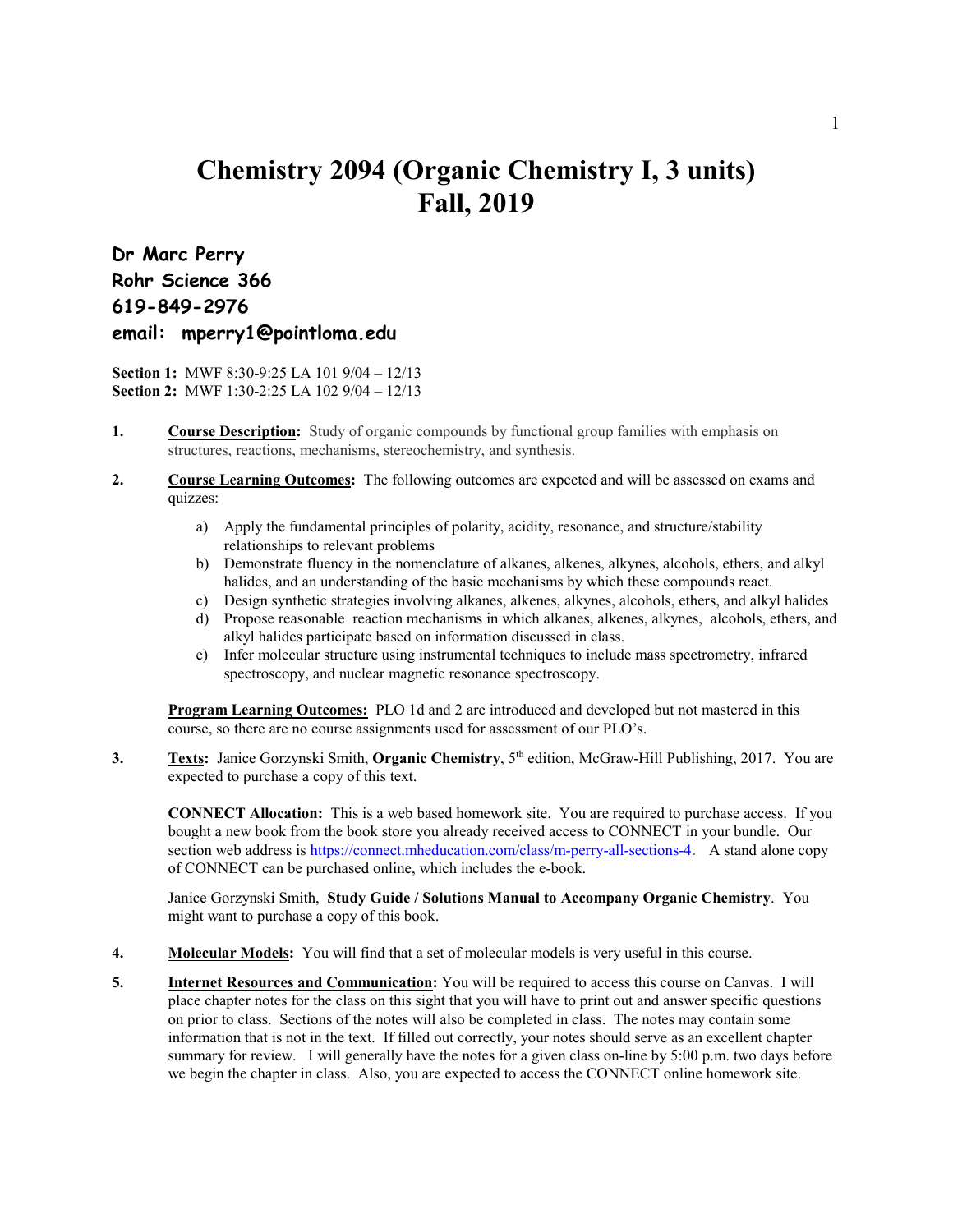- **6. Assigned Problems:** There will be a set of assigned problems from the note packet that you must do prior to coming to class. You will hand them in for credit at the beginning of the class. These problems will be graded on effort rather than accuracy and will count for 10% of your course grade.. In Addition, you will be assigned a set of homework for every chapter to be completed online at the CONNECT web site. The assignment for each chapter includes all of the possible questions and will be due by 11:59 pm two days after the completion of a chapter in lecture. A late penalty of 10% per day past the due date will be enforced. You will be graded out of 100 points per assignment, which correlates to 10 problems. These assignments are invaluable in preparing you for the in-class exams. I strongly encourage you to solve as many problems as possible as working problems is the only practical way for learning the material, and you should try your best to solve the problems before looking at the solutions. The online homework will count for 10% of your overall course grade.
- **7. Group Work:** You will be required to perform some in-class work in groups. These groups will consist of 3-4 students and will be assigned in the beginning of the semester. Group work will consist of short assignments and quizzes as well as exam review. Group work will count toward 10% of your overall course grade.
- **8. Christian Practice:** There ought to be something different about a course taken at PLNU when compared to an institution that is not faith based. This difference, at least for Organic Chemistry, is not in content. It is, instead a difference in the class community. I desire for our class to be one in which the needs of others in the class are considered by the community. You will draw a name of a classmate early in the semester, and you will be asked to pray for them throughout the semester. You will be required to fill out a log that includes the times you have prayed for this student as well as times that you have encouraged a classmate or helped them in some way. You will hand this log in at the end of the semester and will be required to have at least 10 entries. This log will count for 50 points. In addition, you will be required to write a brief reflection on the overall assignment. This will also be worth 50 points. This Christian practice, love of neighbor, assignment will be worth 6% of your overall course grade.
- **9. Office Hours:** I will make every effort to be available in my office during the times I've indicated below for office hours. I will hold office hours in ST 207 (My research lab). You are welcome to schedule an appointment or take your chances and drop by my office in the chemistry portables Space 03, especially if you find these times inconvenient.

**Office Hours** Monday: 3-4, Wednesday: 10:45-12:00 Thursday: 2:30-3:30 Friday: 10:45-12:15

- **10. Help Sessions:** I will do my best to schedule some class time prior to each exam for me to answer any questions that you might have.
- **11. Quizzes:** There will be thirteen "vocabulary" (memorization based content) quizzes worth 10 points each given over the course of the semester. There will also be three post-exam quizzes throughout the semester worth 20 points each.

## **11. Examinations:**

a) **Major Exams**: Exams will cover material in the text and the lecture material as well as any other assigned material. There will be 3 major exams worth 100 points each. These will count for 36% of your overall course grade. There will be no exam scores dropped. Exams will be comprehensive but material covered since the previous exam will be emphasized. **If you are caught cheating, you can be given a zero on that quiz or exam, and may be subject to further action as stated in university policy. Makeup examinations will be given only for excused absences provided the appropriate documentation is provided within the time frame (2 working days of the end of the excused absence). This is an absolute deadline by which you must notify me of any excused absence!** I would certainly appreciate it if you contact me the day of the examination or before the examination if you must miss an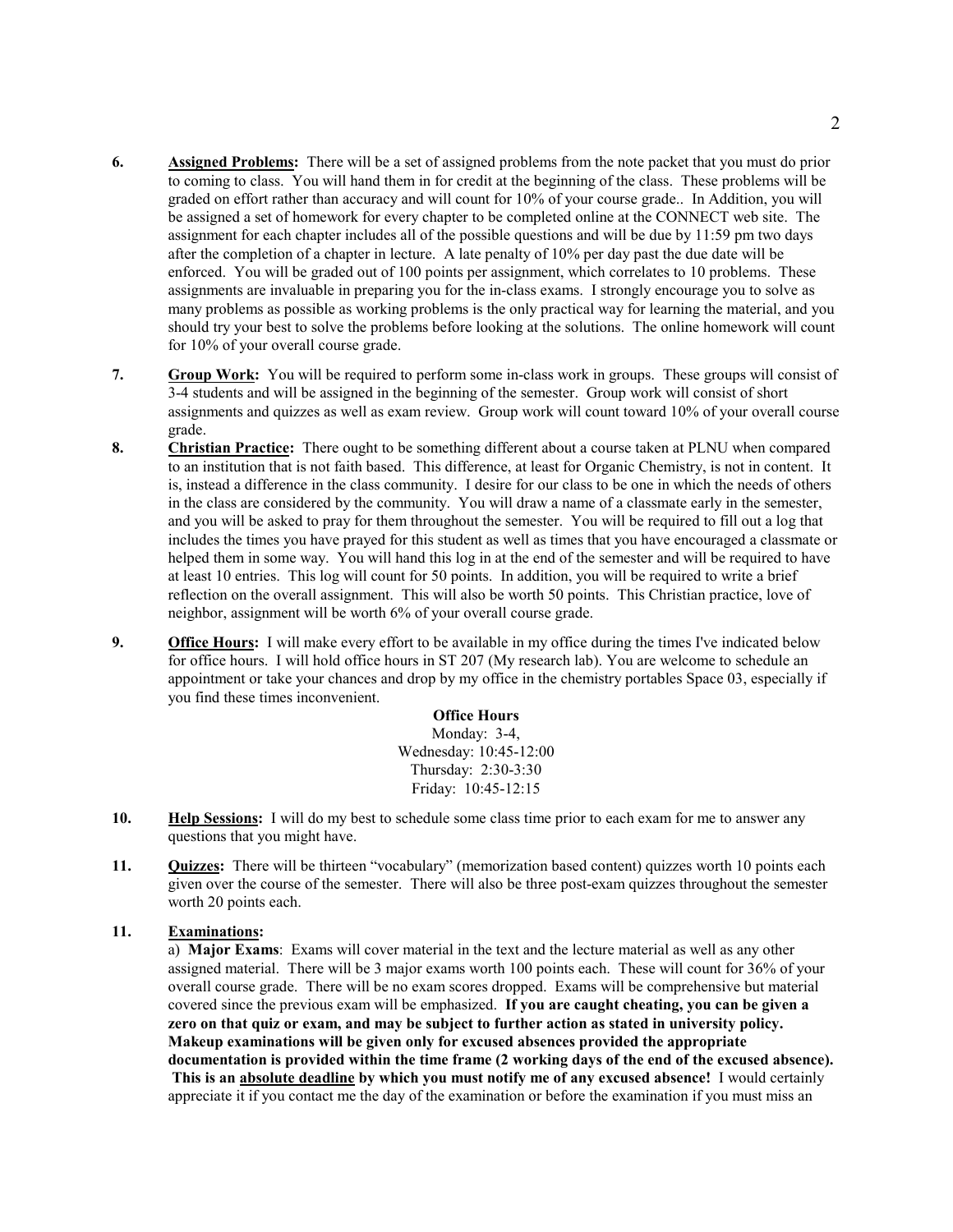exam for any reason. My phone (849-2976) has a 24-hour message service so you may leave a message (always leave a phone number where you may be reached). If you are unable to call me then have your roommate, parents, etc. make the contact for you. If you find that there are errors in the grading of your exam, you will have two class periods after the exam has been returned to submit your exam for re-grading.

b) **Final Exam**: A mandatory, 200 point final exam will be given at the time dictated by the University schedule. Approximately half of the final will be over material covered since the third in-class exam, and the other half will be comprehensive. The final will count for 18% of your overall course grade.

c) **Exam Schedule**: A schedule for the 3 hour exams and final exam is given below. Although it should not be necessary, changes in exam dates, if required, will be announced at least two days in advance. If you miss class and do not find out about the changes, that is your problem and it is not a valid reason for requesting a make-up exam. The date for the final exam is firm as set by University policy.

| Exam $#1$ | September 30 (Monday)          |
|-----------|--------------------------------|
| Exam $#2$ | October 23 (Wednesday)         |
| Exam #3   | November 18 (Monday)           |
| Final     | December 18 (Wednesday 4:30-7) |
|           |                                |

- **12. Laboratory:** You are required to register and attend CHE2094L as a co-requisite for this course. If you drop the lab, you may be required to drop the course as well. This lab is worth 1 unit and will be graded independently. You will receive a separate lab syllabus.
- **13. Course Grade:** Your overall course grade will be based on your performance in lecture. You will receive a separate grade for the laboratory. The weighting of each course activity is shown below.

| 10% |
|-----|
| 10% |
| 10% |
| 10% |
| 6%  |
| 36% |
| 18% |
|     |

Letter grades will be assigned at the end of the course based on your percentage of total possible points, according to the following APPROXIMATE scale:

| A    | $90 - 100\%$ |
|------|--------------|
| В    | $80 - 90\%$  |
| C    | $70 - 80\%$  |
| D    | $60 - 70\%$  |
| NC/F | $<60\%$      |

(+) and (–) grades will be assigned within each bracket. (There is no A+ grade.) CHE294L is graded on a Credit/No Credit basis. You must earn at least 60% of the possible points in lecture and lab to pass the course.

**14. Attendance:** Attendance will be taken and will be used for advising purposes. If your absence is not excused, then you will get a zero for any group work done on that day. If you miss 20% of the total class meetings (8), you can be dropped from the course.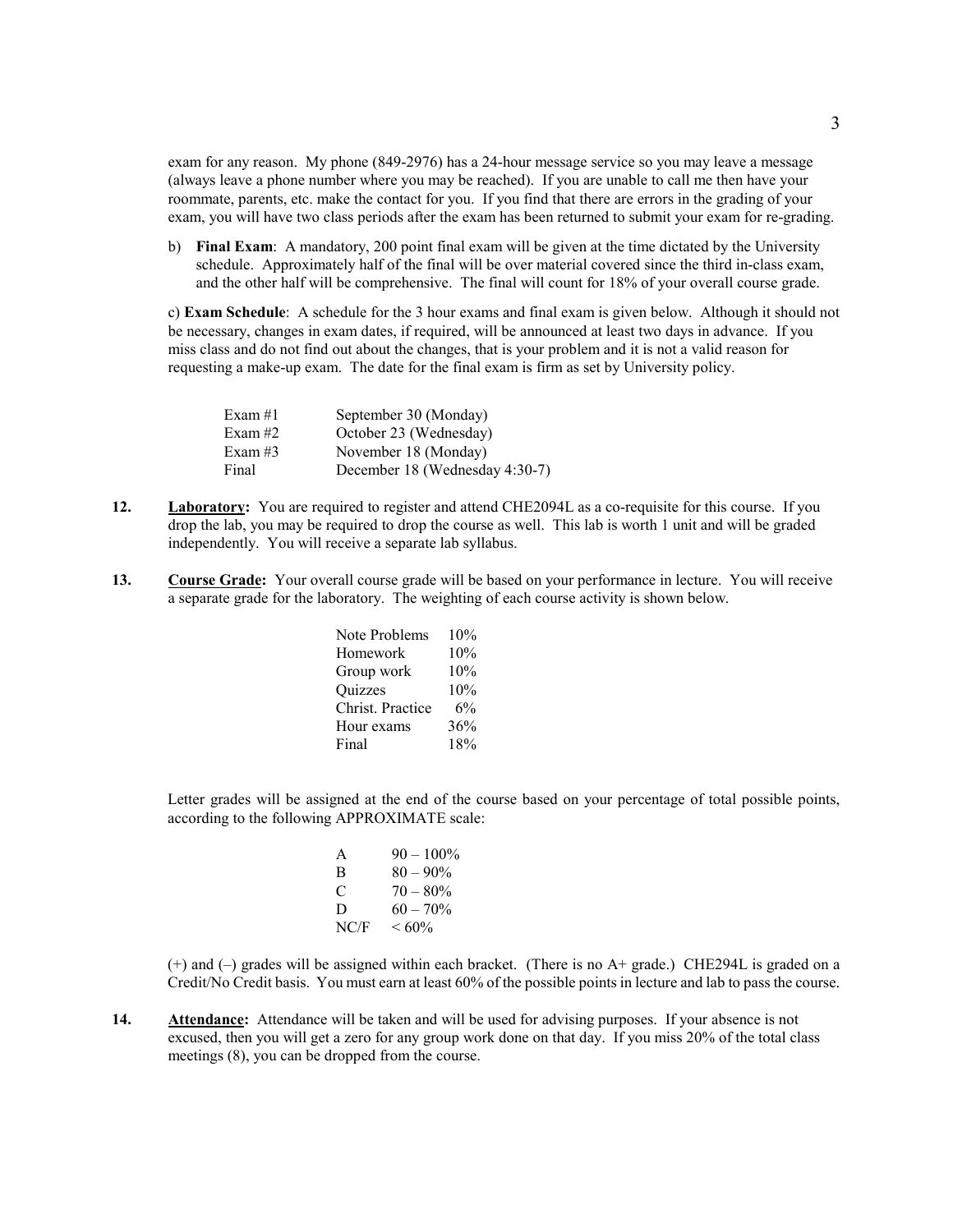| <b>Date</b> | <b>Chapter</b>          | <b>Sections</b>                    | <b>Vocab Quiz</b> | <b>Note Problems</b> |
|-------------|-------------------------|------------------------------------|-------------------|----------------------|
| $9 - 4$     | N/A                     | Introduction                       | N/A               | None                 |
| $9 - 6$     | 1                       | 1.1-1.3b, 1.7-1.13                 | $\rm N/A$         | $1.1 - 1.6$          |
| $9 - 9$     | $\mathbf{1}$            | 1.3C-1.6, 1.12-1.13                | N/A               | none                 |
|             | $\overline{c}$          | 2.1-2.5intro                       | N/A               | $2.1 - 2.3$          |
| $9 - 11$    | $\overline{2}$          | $2.5a-2.8$                         | Ch <sub>1</sub>   | $2.3 - 2.9$          |
| $9 - 13$    | $\overline{3}$          | 3.1-3.2, 3.8 (3.3-3.7 good review) | $\rm N/A$         | 3.1                  |
| $9-16$      | $\overline{\mathbf{4}}$ | $4.1 - 4.4$                        | Ch <sub>2</sub>   | $4.1 - 4.4$          |
| $9 - 18$    | $\overline{\mathbf{4}}$ | $4.5 - 4.10$                       | N/A               | 4.5-4.12             |
| $9 - 20$    | $\overline{\mathbf{4}}$ | 4.11-4.13a                         | Ch <sub>3</sub>   | 4.13-4.15            |
| $9 - 23$    | $\overline{4}$          | 4.13b-4.15                         | N/A               | 4.16-4.18            |
| $9 - 25$    | 5                       | $5.1 - 5.6$                        | N/A               | $5.1 - 5.5$          |
| $9 - 27$    | $1 - 4$                 | Exam Review                        | Ch <sub>4</sub>   | None                 |
| $9 - 30$    |                         | <b>EXAM #1 (Chpt. 1-4)</b>         |                   |                      |
| $10 - 2$    | 5                       | 5.7-5.10                           | N/A               | 5.6-5.8              |
| $10 - 4$    | 5                       | 5.11-5.13                          | N/A               | 5.9, 5.10            |
| $10-7$      | 13                      | 13.1-13.4                          | N/A               | 13.1-13.5            |
| $10-9$      | 13                      | 13.5-13.8                          | Ch <sub>5</sub>   | 13.6-13.10           |
| $10 - 11$   | 14                      | 14.1-14.2                          | N/A               | 14.1-14.4            |
| $10 - 14$   | 14                      | 14.3-14.6                          | Ch 13             | 14.5-14.7            |
| $10-16$     | 14                      | 14.7-14.10                         | N/A               | 14.8                 |
| $10 - 18$   | 14                      | 14.11                              | N/A               | 14.9, 14.10          |
| $10 - 21$   | 5,13,14                 | Exam Review                        | Ch 14             | None                 |
| $10-23$     |                         | <b>EXAM #2 (Chpt. 5,13,14)</b>     |                   |                      |
| $10 - 28$   | 6                       | $6.1 - 6.3$                        | N/A               | $6.1 - 6.5$          |
| $10 - 30$   | 6                       | $6.4 - 6.11$                       | N/A               | $6.6 - 6.10$         |
| $11 - 1$    | $\boldsymbol{7}$        | $7.1 - 7.8$                        | Ch 6              | $7.1 - 7.4$          |
| $11-4$      | $\boldsymbol{7}$        | 7.9-7.11                           | N/A               | 7.5, 7.6             |
| $11-6$      | 7                       | 7.12-17.18                         | N/A               | 7.7-7.9              |
| $11 - 8$    | $8\,$                   | $8.1 - 8.5$                        | Ch <sub>7</sub>   | $8.1 - 8.7$          |
| $11 - 11$   | $8\,$                   | $8.6 - 8.8$                        | N/A               | 8.8-8.11             |
| $11 - 13$   | 8                       | 8.9, 8.11                          | N/A               | 8.12-8.14            |
| $11 - 15$   | $6 - 8$                 | Exam Review                        | Ch 8              | None                 |
| $11 - 18$   |                         | <b>EXAM #3 (Chpt. 6-8)</b>         |                   |                      |
| $11-20$     | 9                       | $9.1 - 9.5$                        | N/A               | 9.1-9.12             |
| $11-22$     | 9                       | 9.6-9.10                           | N/A               | 9.13-9.21            |
| $11 - 25$   | 9                       | 9.11-9.14, 9.16-9.18               | N/A               | 9.21-9.26            |
| $12 - 2$    | 10                      | $10.1 - 10.5$ , 10.7-10.10         | Ch <sub>9</sub>   | $10.1 - 10.9$        |
| $12 - 4$    | 10                      | 10.11-10.15                        | N/A               | 10.10-10.13          |
| $12-6$      | 10                      | 10.16-10.18                        | N/A               | 10.14-10.15          |
| $12-9$      | 11                      | 11.1-11.8                          | Ch10              | 11.1-11.4            |
| $12 - 11$   | 11                      | 11.9-11.12                         | N/A               | 11.5                 |
| $12 - 13$   | $9 - 11$                | Exam Review                        | Ch <sub>11</sub>  | None                 |
| $12 - 18$   |                         | <b>FINAL EXAM (4:30-7)</b>         |                   |                      |